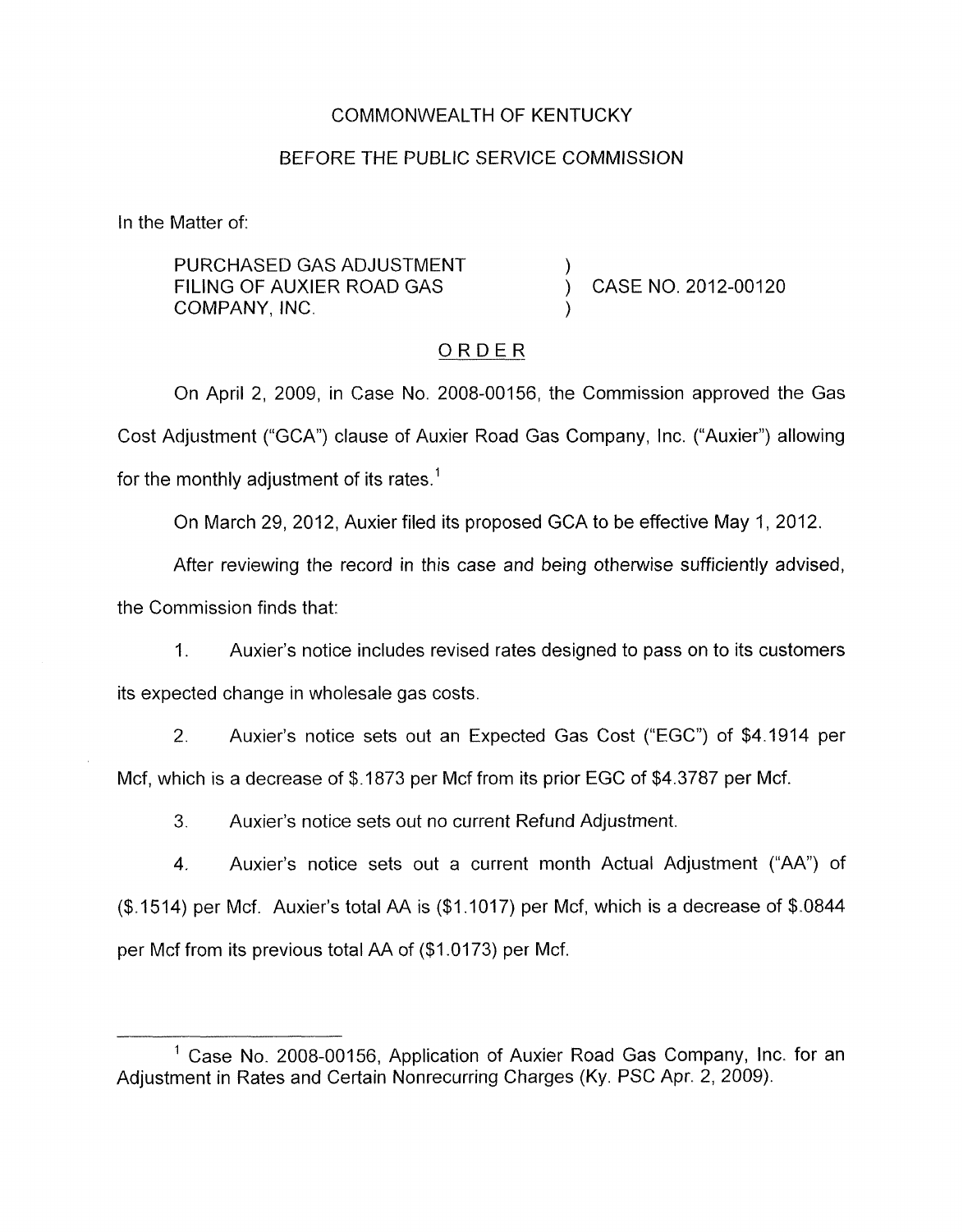5. Auxier's notice sets out no current month Balance Adjustment ("BA"). A current BA in the amount of (\$.0031) per Mcf is required to reconcile net over-recoveries resulting from an expired AA. Auxier's total BA of (\$.0034) per Mcf represents a decrease of \$.0071 per Mcf from the previous total BA of \$.0037 per Mcf.

6. Auxier's Gas Cost Recovery rate is \$3.0863 per Mcf, which is a decrease of \$.2788 per Mcf from its previous rate of \$3.3651 per Mcf.

7. The rates in the Appendix to this Order are fair, just and reasonable, and should be approved for billing for service rendered by Auxier on and after May 1, 2012.

IT IS THEREFORE ORDERED that:

1. The rates proposed by Auxier are denied.

2. The rates in the Appendix, attached hereto and incorporated herein, are approved for billing for service rendered on and after May 1, 2012.

*3.* Within 20 days of the date of this Order, Auxier shall file its revised tariff sheets with this Commission setting out the rates approved herein and reflecting that they were approved pursuant to this Order.

By the Commission

ØĄ **ENTERED** APR 18 2012 **KENTUCKY PUBLIC** *ICE COMMISSION* 

ATTEST':

Decembell for **Executive Director** 

Case No. 2012-00120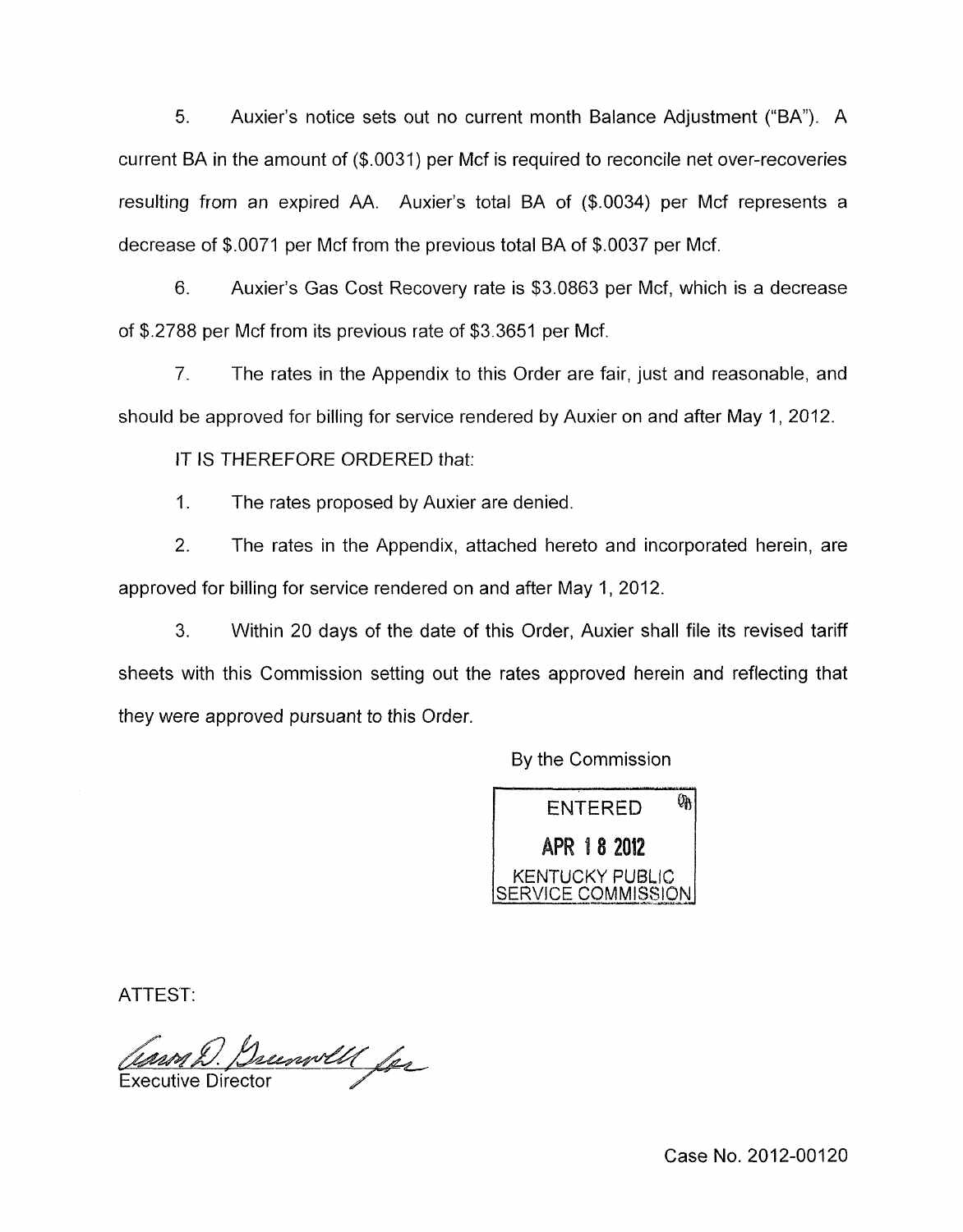#### APPENDIX

# APPENDIX TO AN ORDER OF THE KENTUCKY PUBLIC SERVICE COMMISSION IN CASE NO. 2012-00120 DATED

The following rates and charges are prescribed for the customers served by Auxier Road Gas Company, Inc. All other rates and charges not specifically mentioned herein shall remain the same as those in effect under authority of this Commission prior to the effective date of this Order.

#### RATES:

|                                            | <b>Base Rate</b>   | Rate                 | Total                |
|--------------------------------------------|--------------------|----------------------|----------------------|
| First Mcf (Minimum Bill)<br>All Over 1 Mcf | \$6.36<br>\$5.0645 | \$3.0863<br>\$3.0863 | \$9.4463<br>\$8.1508 |